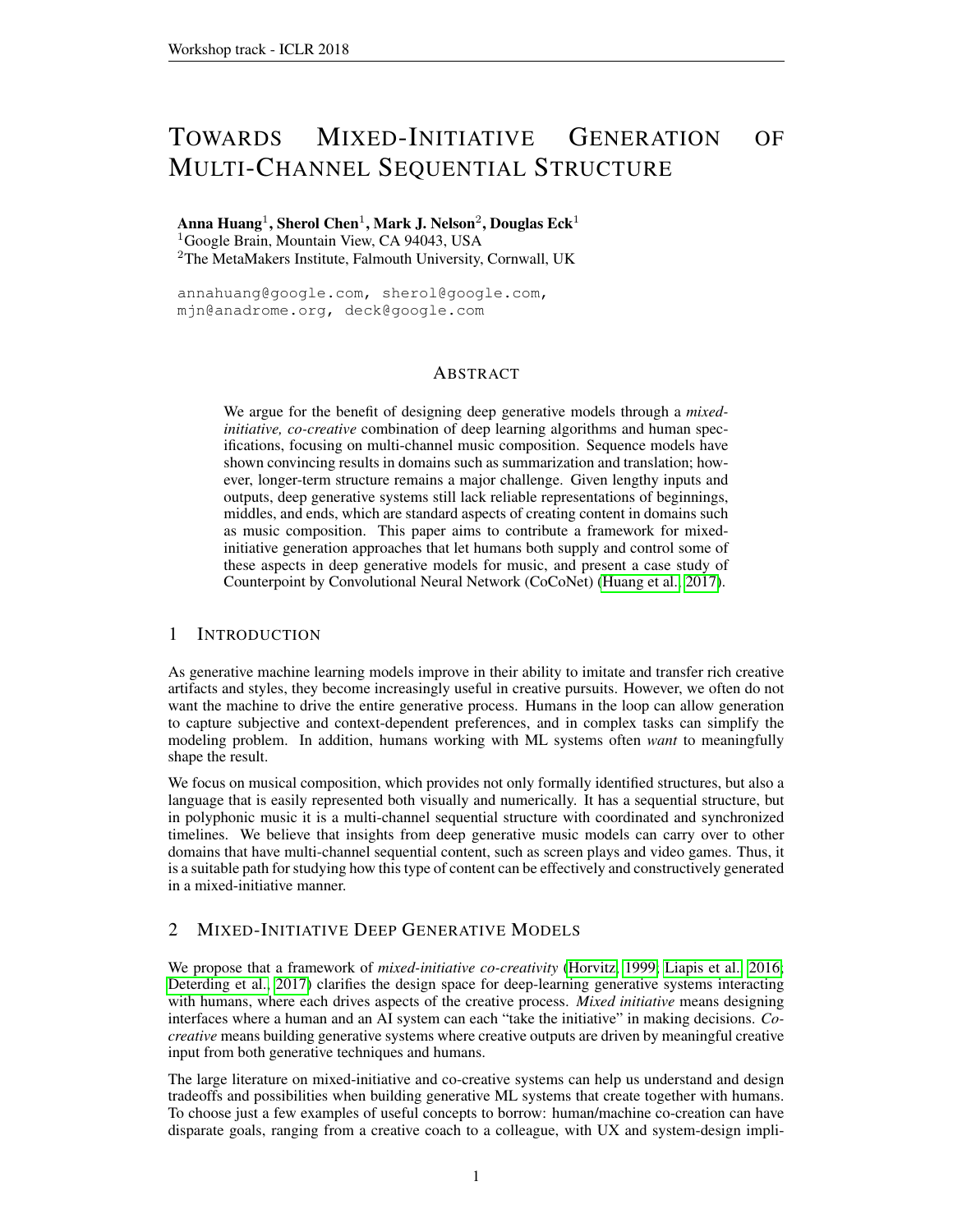<span id="page-1-0"></span>

| <b>Human Initiative</b>                                          | <b>Mixed Initiative</b>                                                   | <b>Computer Initiative</b>                                           |  |
|------------------------------------------------------------------|---------------------------------------------------------------------------|----------------------------------------------------------------------|--|
| Human as creator<br>Computer as tool<br>Creativity support tools | Human as collaborator<br>Computer as collaborator<br>Mixed-initiative PCG | Human as audience<br>Computer as creator<br>Computational creativity |  |

Figure 1: Spectrum of human and computer initiatives [\(Deterding et al., 2017\)](#page-3-3)

cations [\(Lubart, 2005\)](#page-3-4); the loaded term *autonomous* can be broken down into more precise technical meanings [\(Bradshaw et al., 2003\)](#page-3-5); co-creation can be structured temporally (alternating) or by competency (task-divided) [\(Kantosalo & Toivonen, 2016\)](#page-3-6); and interactive ML techniques such as imitation learning can help scale control of co-creative systems [\(Jacob & Magerko, 2015\)](#page-3-7).

Here we focus on two aspects of this design space specifically for generating multi-channel musical structure. One is a simple axis of initiative, from mainly human to mainly computer initiative, illustrated in Figure [1.](#page-1-0) The other is a qualitative look at how the user makes decisions.

Some decisions are surface-level changes, such as modifying a few notes in a musical score or a small patch of pixels on an image, usually through direct manipulation. Others are high-level changes, such as changing the mode of a phrase from major to minor. High-level changes usually imply many surface-level changes, so require a way to map between the desired high-level change and the required low-level changes.

Many methods have been proposed to map from high-level to surface-level changes in generative music systems. An ML system's existing parameters can be directly exposed as knobs [\(Morris et al.,](#page-3-8) [2008\)](#page-3-8); latent spaces can be used through interpolation for composing transitions [Roberts & Engel](#page-3-9) [\(2017\)](#page-3-9) or as a palette for exploration [\(Roberts et al., 2018\)](#page-4-0); a specification language can allow for configurable constraints on latent spaces [\(Engel et al., 2017\)](#page-3-10); in a reinforcement learning setting, musical constraints can be used to formulate rewards to tune a generative system [\(Jaques et al.,](#page-3-11) [2017\)](#page-3-11); or musical examples can be used as templates whose high-level structure is extracted and used as optimization objectives for guiding the synthesis of a new piece [\(Lattner et al., 2016\)](#page-3-12).<sup>[1](#page-1-1)</sup>

Three primary factors for the system designer are: (1) which controls or parameters the user will specify to guide the generation process, (2) how these controls impact the generator's processes, and (3) the amount of overall control this gives the user over the produced content.

#### 3 COCONET: PARTIAL SCORE COMPLETION

Machine learning models of music typically break up the task of composition into a chronological process, composing a piece of music in a single pass from beginning to end. On the contrary, human composers write music in a nonlinear fashion, scribbling motifs here and there, often revisiting choices previously made. This motivates the need to design models that are more flexible.

COCONET is a deep convolutional neural network trained to reconstruct partial scores [\(Huang et al., 2017\)](#page-3-0), analogous to orderless NADE [\(Uria et al., 2014;](#page-4-1) [2016\)](#page-4-2) . Musical scores are represented as multi-channel 2D binary matrices, encoding instruments, discretized time and pitch (see Figure [3](#page-2-0) for an example). Once trained, the model provides direct access to all conditionals of the form  $p(\mathbf{x}_i | \mathbf{x}_C)$  where  $\mathbf{x}_C$  is a fragment of a musical score x and  $i \notin C$ is in its complement.

<span id="page-1-2"></span>

Figure 2: Showing change propagation across channels from the melodic surface to underlying harmonic structure.

Given a partial score from the user, COCONET can use these conditions to fill in the gaps. In practice, we use blocked Gibbs sampling which repeats the in-filling process to approximate the benefits of rewriting. Since COCONET supports general partial score completion, musicians can use it to accomplish a wide range of musical tasks, such as unconditioned

<span id="page-1-1"></span> $1<sup>1</sup>$ The last method is parallel to earlier work in visual style transfer where examples are given for content and style [\(Gatys et al., 2016;](#page-3-13) [Dumoulin et al., 2017\)](#page-3-14).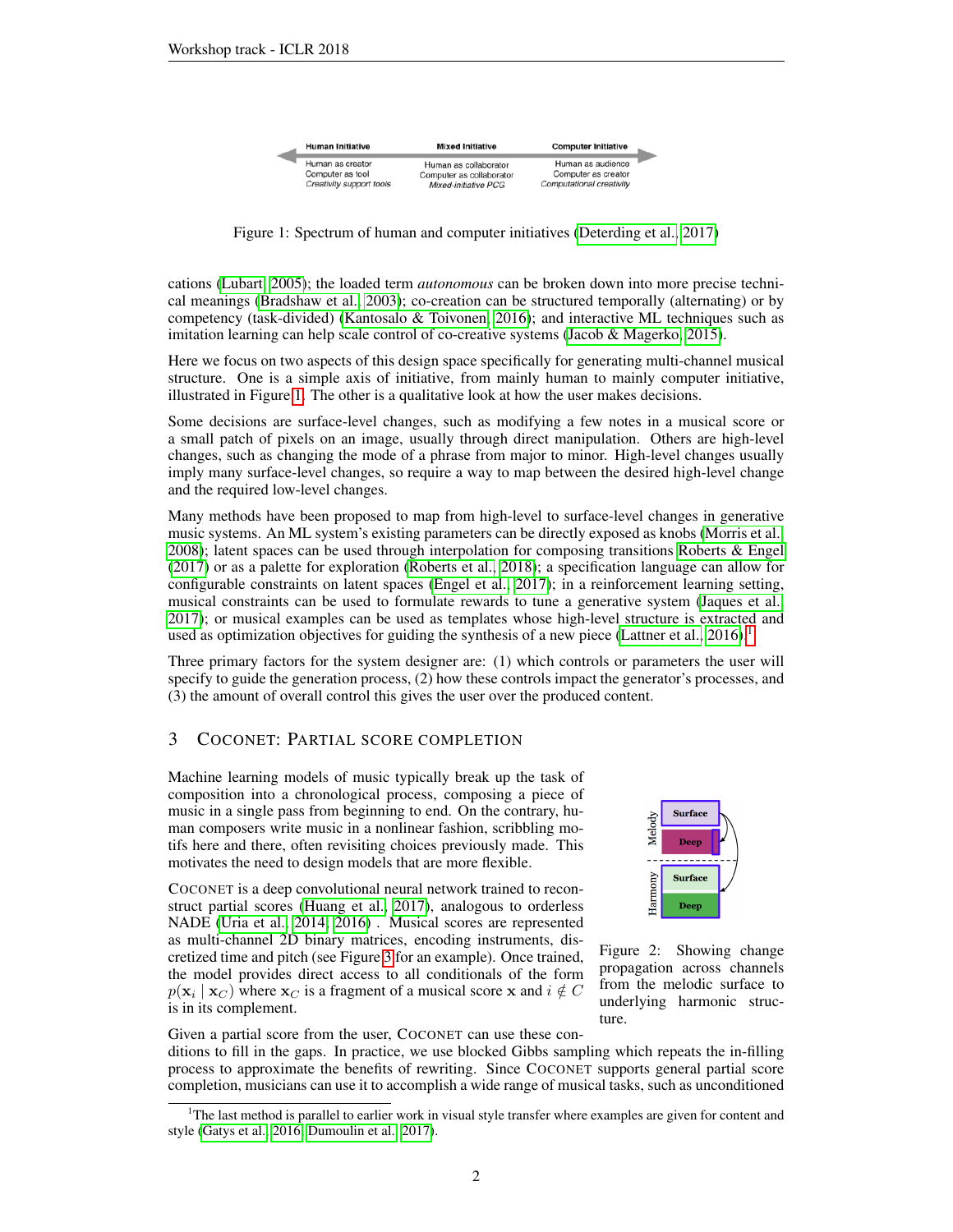generation, harmonization, transition, rewriting an existing piece by by removing and regenerating voice by voice.

#### 3.1 MIXED-INITIATIVE CHANGE PROPAGATION

As opposed to a two stage process where the human first composes some parts of the score, and the model completes the rest, the human and the model can engage in interleaved turntaking during the creative process. We give an example of how machines can help users explore changes by quickly prototyping the potential impact of their changes. The musician composes a melody to outline the beginning, middle and end of a piece, closing with a downward contour. Here we substitute the melody with "Ode to joy" so that it is recognizable. The musician asks "what if" she moved the last two notes up to add a twist, would that break the closure? Even though the user only changed the musical surface of the melody, it could imply deeper harmonic changes. Seeing the new melody, COCONET regenerates the other chan-

<span id="page-2-0"></span>

Figure 3: COCONET helps the user imagine how a piece would sound if she changed the last two notes of the melody to the ones bracketed in blue. Left: the original melody on top, and COCONET's harmonization on the bottom. Right: the user's modified melody, and COCONET's new harmonization.

nels where not only the pitches are changed but also the key. However, COCONET was able to preserve the closure and make the "wrong" notes sound right. But if surprise was the intention of the user, then the turn-taking continues. The user can implicitly control the "abruptness" of the new changes by limiting how far back in the piece the machine can modify. Figure [3](#page-2-0) shows the pianorolls of the original and modified melody and COCONET's harmonizations [2](#page-2-1) . Figure [2](#page-1-2) shows a schematic of the user's changes propagates across channels from surface to deep structure.

#### 4 CONCLUSION

Deep generative systems' potential can be maximized if humans are integrated into the generative loop—at least when they want to be. This will allow humans to create in new ways that are enabled by contemporary machine learning. In addition, humans do have many advantages in artistic domains, such as more direct access to their own subjective preferences and context, whose modeling can be minimized or bypassed if the user can directly control them.

We proposed *mixed-initiative co-creativity* as a framework for thinking about the design options and tradeoffs when building generative ML systems that create together with humans. By adapting these existing HCI and AI concepts to the new possibilities of deep generative systems, we can more purposefully understand what kind of human/machine interaction we are looking for, and design purposely for it. We specifically focus here on multi-channel sequential music generation in the deep generative system COCONET, which we believe is a domain well suited to investigating such mixed-initiative generative systems.

In future work we would like to extend this approach to complex sequential domains other than music, such as stories. For example, RoleModel is a constraint-satisfaction based story generator that, like COCONET, takes specifications from the story author and infers from a model how to enhance and complete the composition [\(Chen et al., 2010\)](#page-3-15). This is not a machine-learning approach, instead breaking stories down into grammars and rulesets that the author can take the initiative to recombine as desired, while also giving the computer initiative in completing outcomes. In expanding mixedinitiative deep generative models beyond music, we hope to borrow from these practices to create similar modes of engagement between human and computer.

<span id="page-2-1"></span><sup>2</sup> Samples of COCONET's harmonization of the original "Ode to joy" melody and the melody after the modification on the last two notes can be heard at <https://coconets.github.io/>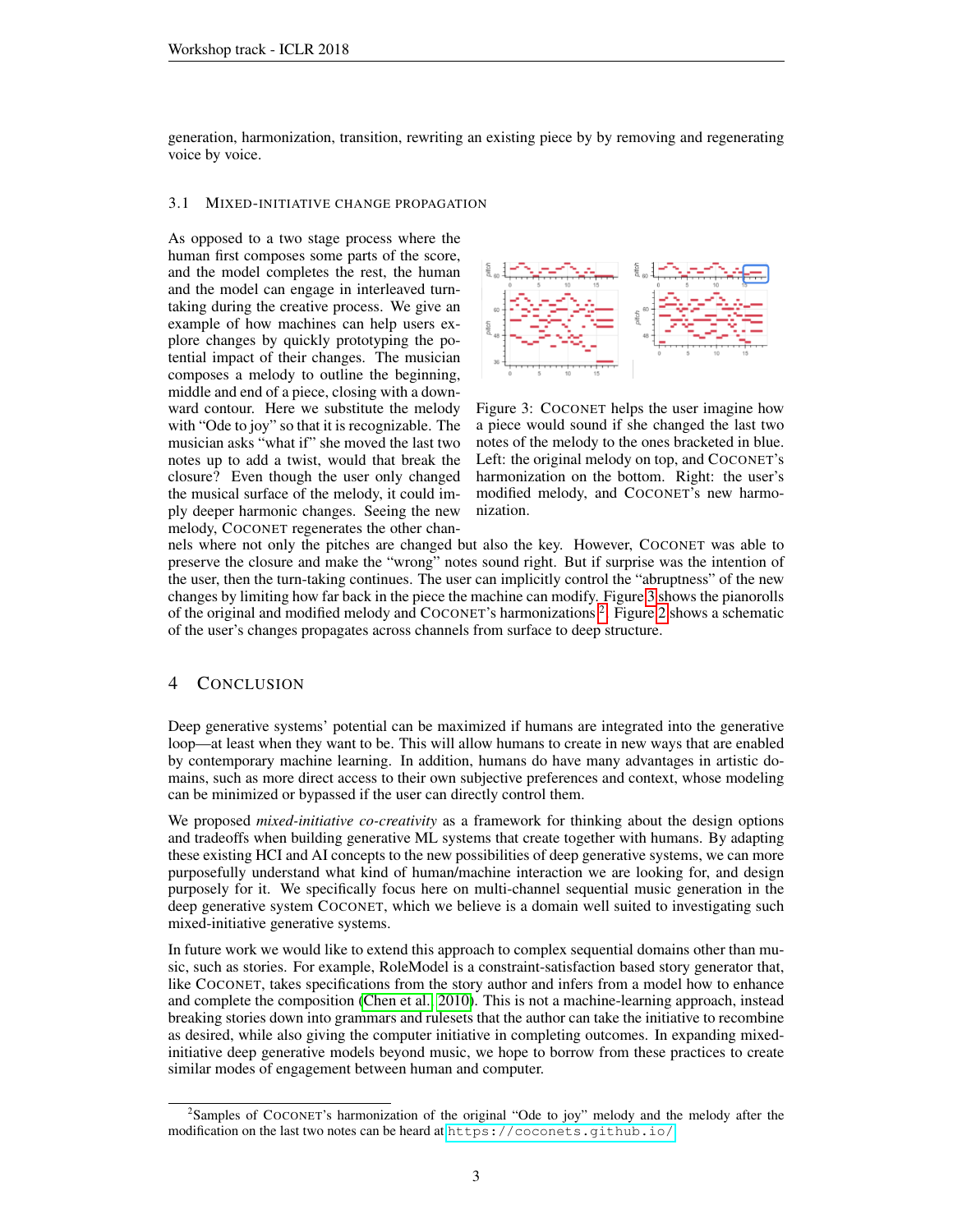#### ACKNOWLEDGMENTS

We would like to thank Natasha Jaques for her contributions to this project. Special thanks to Stefaan De Rycke for adding the final twist to "Ode to Joy".

#### **REFERENCES**

- <span id="page-3-5"></span>Jeffrey M. Bradshaw, Paul J. Feltovich, Hyuckchul Jung, Shriniwas Kulkarni, William Taysom, and Andrzej Uszok. Dimensions of adjustable autonomy and mixed-initiative interaction. In *International Workshop on Computational Autonomy*, pp. 17–39, 2003.
- <span id="page-3-15"></span>Sherol Chen, Adam M. Smith, Arnav Jhala, Noah Wardrip-Fruin, and Michael Mateas. RoleModel: towards a formal model of dramatic roles for story generation. In *Proceedings of the Intelligent Narrative Technologies III Workshop*, 2010.
- <span id="page-3-3"></span>Sebastian Deterding, Jonathan Hook, Rebecca Fiebrink, Marco Gillies, Jeremy Gow, Memo Akten, Gillian Smith, Antonios Liapis, and Kate Compton. Mixed-initiative creative interfaces. In *CHI 2017 Extended Abstracts*, pp. 628–635, 2017.
- <span id="page-3-14"></span>Vincent Dumoulin, Johnathon Shlens, and Manjunath Kudlur. A learned representation for artistic style. In *International Conference on Learning Representations*, 2017.
- <span id="page-3-10"></span>Jesse Engel, Matthew Hoffman, and Adam Roberts. Latent constraints: Learning to generate conditionally from unconditional generative models. *CoRR*, abs/1711.05772, 2017. URL <http://arxiv.org/abs/1711.05772>.
- <span id="page-3-13"></span>Leon A. Gatys, Alexander S. Ecker, and Matthias Bethge. Image style transfer using convolutional neural networks. In *Computer Vision and Pattern Recognition*, pp. 2414–2423, 2016.
- <span id="page-3-1"></span>Eric Horvitz. Principles of mixed-initiative user interfaces. In *SIGCHI Conference on Human Factors in Computing Systems*, pp. 159–166, 1999.
- <span id="page-3-0"></span>Cheng-Zhi Anna Huang, Tim Cooijmans, Adam Roberts, Aaron Courville, and Doug Eck. Counterpoint by convolution. In *International Conference on Music Information Retrieval*, 2017.
- <span id="page-3-7"></span>Mikhail Jacob and Brian Magerko. Interaction-based authoring for scalable co-creative agents. In *International Conference on Computational Creativity*, pp. 236–243, 2015.
- <span id="page-3-11"></span>Natasha Jaques, Shixiang Gu, Richard E Turner, and Douglas Eck. Tuning recurrent neural networks with reinforcement learning. In *International Conference on Learning Representations*, 2017.
- <span id="page-3-6"></span>Anna Kantosalo and Hannu Toivonen. Modes for creative human-computer collaboration: Alternating and task-divided co-creativity. In *International Conference on Computational Creativity*, pp. 77–84, 2016.
- <span id="page-3-12"></span>Stefan Lattner, Maarten Grachten, and Gerhard Widmer. Imposing higher-level structure in polyphonic music generation using convolutional restricted boltzmann machines and constraints. *arXiv preprint arXiv:1612.04742*, 2016.
- <span id="page-3-2"></span>Antonios Liapis, Georgios N. Yannakakis, Constantine Alexopoulos, and Phil Lopes. Can computers foster human users' creativity? Theory and praxis of mixed-initiative co-creativity. *Digital Culture & Education*, 8(2):136–153, 2016.
- <span id="page-3-4"></span>Todd Lubart. How can computers be partners in the creative process. *International Journal of Human-Computer Studies*, 63(4-5):365–369, 2005.
- <span id="page-3-8"></span>Dan Morris, Ian Simon, and Sumit Basu. Exposing parameters of a trained dynamic model for interactive music creation. In *AAAI Conference on Artificial Intelligence*, pp. 784–791, 2008.
- <span id="page-3-9"></span>Adam Roberts and Jesse Engel. Hierarchical variational autoencoders for music. In *Proceedings NIPS machine learning for creativity and design workshop*, 2017.